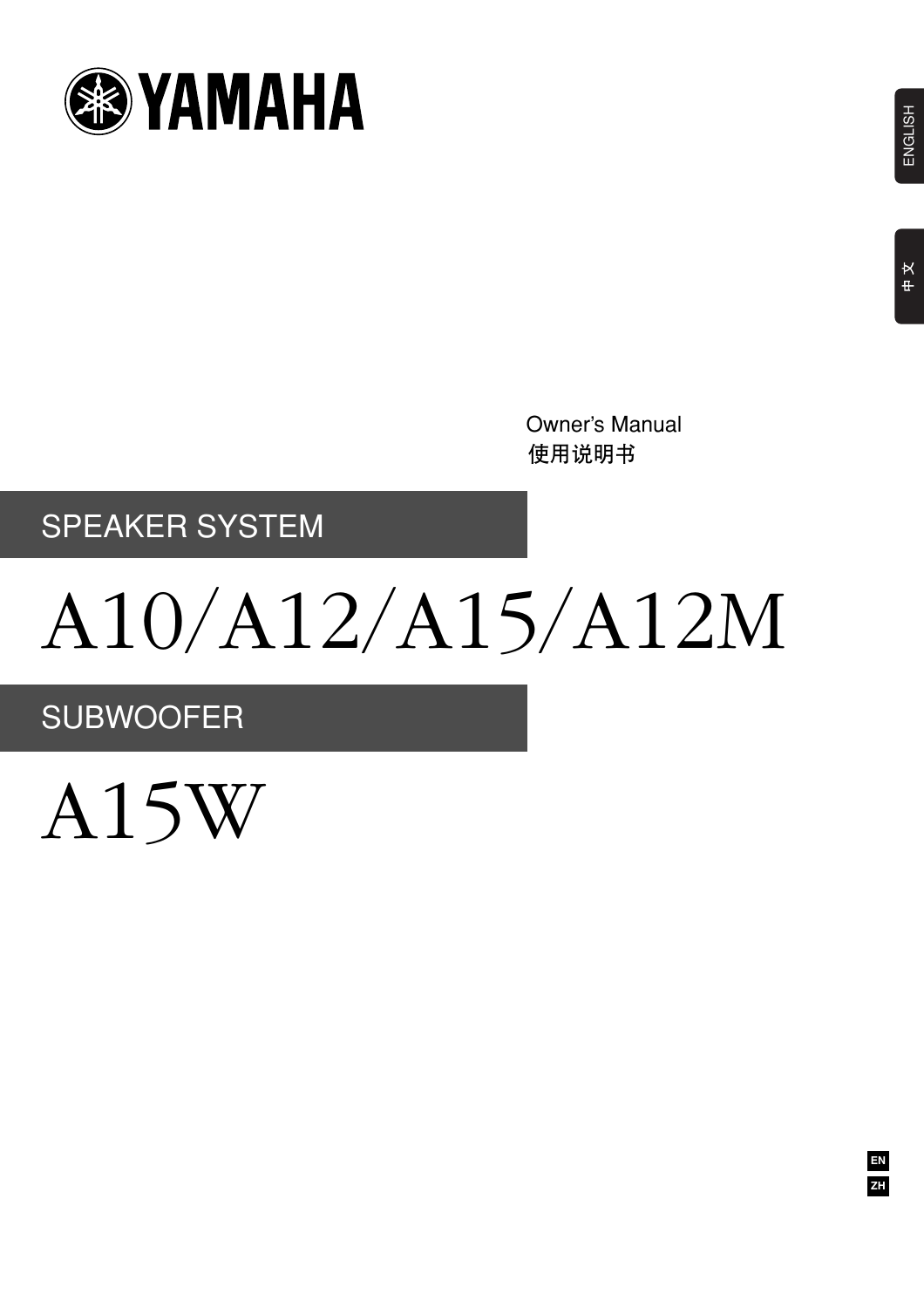Thank you for choosing this YAMAHA speaker system. In order to take maximum advantage of the speaker's features and ensure maximum performance and longevity, please read this manual carefully before using the speaker system. Keep the manual in a safe place for future reference.

# **PRECAUTIONS**

# *PLEASE READ CAREFULLY BEFORE PROCEEDING*

\* Please keep this manual in a safe place for future reference.

# *WARNING*

**Always follow the basic precautions listed below to avoid the possibility of serious injury or even death from electrical shock, short-circuiting, damages, fire or other hazards. These precautions include, but are not limited to, the following:**

• Do not open the device or attempt to disassemble the internal parts or modify them in any way. The device contains no user-serviceable parts. If it should appear to be malfunctioning, discontinue use immediately and have it inspected by qualified Yamaha service personnel.

# **Do not open Water warning**

• Do not expose the device to rain, use it near water or in damp or wet conditions, or place containers on it containing liquids which might spill into any openings.

# *CAUTION*

**Always follow the basic precautions listed below to avoid the possibility of physical injury to you or others, or damage to the device or other property. These precautions include, but are not limited to, the following:**

## **Location**

- If you use a stand, make sure to observe the following precautions in order to avoid toppling the device or causing damage to the internal components.
	- Check the stand's specifications and make sure that it is sturdy enough to support the weight of the speaker.
	- Mount only one speaker on each speaker stand.
	- Use the supplied screws if included.
	- Tighten fastening screws securely.
	- Use the speaker stands with their legs fully opened.
	- Use the stand at a height of less than 140cm (55").
	- Add weight such as sand bags around the stand legs to prevent them from falling over.
	- Remove the speakers from the stands before moving the stands or adjusting their height.
	- Limit the number of people around the placed stand.

We recommend using the TS-80 and TS-90 speaker stands manufactured by Ultimate Support Systems, Inc. (sold separately) to support the speakers.

• If you use the metal socket on the subwoofer for mounting of a satellite speaker, use a pole no longer than 90cm (35.4") with an outer diameter of 35mm (1-3/8"). Use of any other size pole may cause the device to fall, and result in injury or damage to the internal components.

- When transporting or moving the device, always use two or more people. Attempting to lift the device by yourself may damage your back, result in other injury, or cause damage to the device itself.
- Before moving the device, remove all connected cables.
- Do not use the speaker's handles for suspended installation. Doing so can result in damage or injury.
- Do not expose the device to excessive dust or vibrations, or extreme cold or heat (such as in direct sunlight, near a heater, or in a car during the day) to prevent the possibility of panel disfiguration or damage to the internal components.
- Do not place the device in an unstable position where it might accidentally fall over.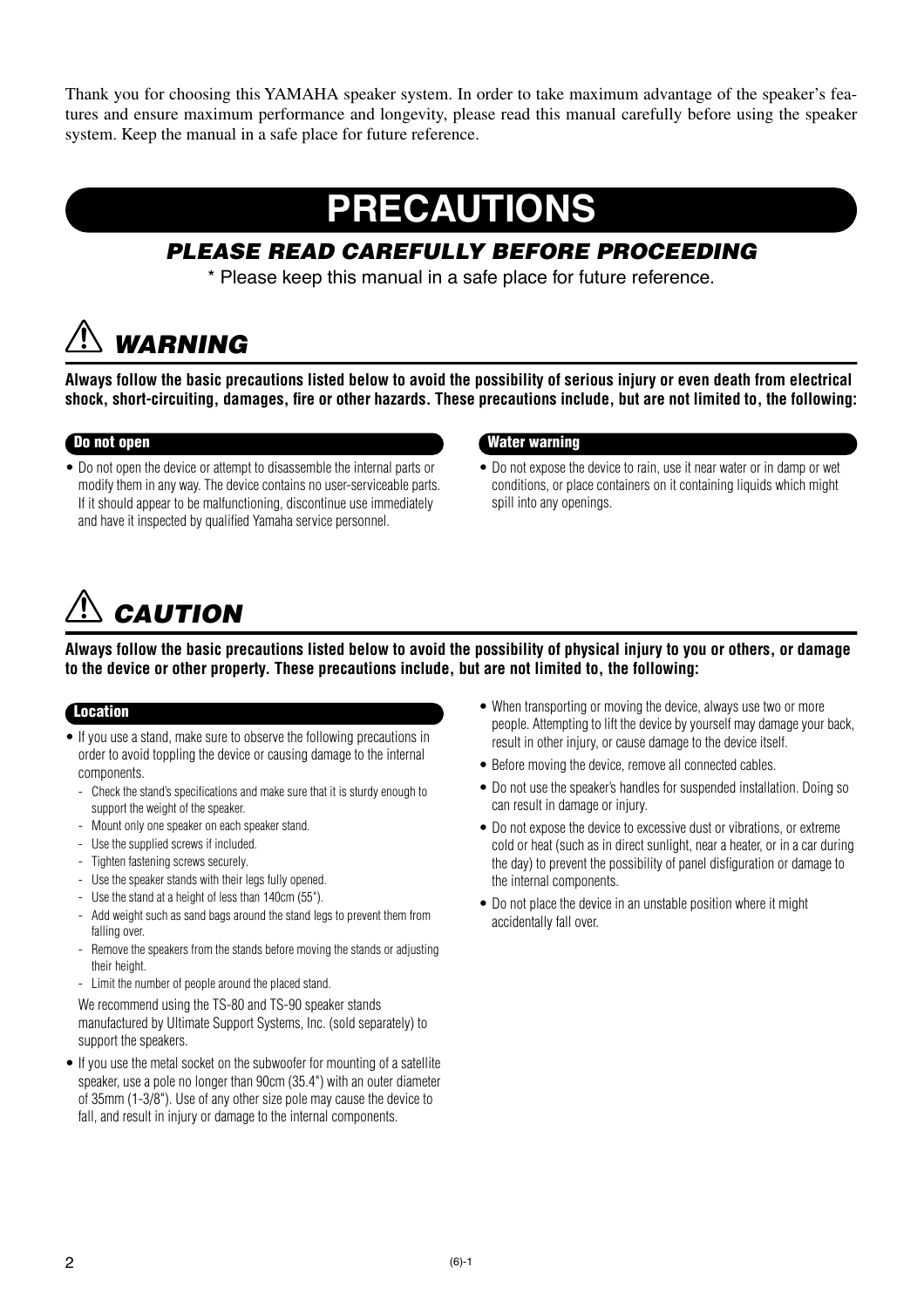# ENGLISH ENGLISH

### **Connections**

- Before connecting the device to other devices, turn off the power for all devices. Before turning the power on or off for all devices, set all volume levels to minimum.
- Use only speaker cables for connecting speakers to the speaker jacks. Use of other types of cables may result in fire.
- Be sure to observe the amplifier's rated load impedance (see page 4), particularly when connecting speakers in parallel. Connecting an impedance load outside the amplifier's rated range can damage the amplifier.

### **Handling caution**

- When choosing a power amplifier to use with your speakers, make sure that its power output matches the speakers' power capacity (refer to the Specifications on page 4). Even if the amplifier's power output is lower than the speakers' PGM (program) power capacity, the speakers may be damaged when clipping of a high input signal occurs. The following may cause damage to speakers:
	- Feedback caused when using a microphone.
	- Continuous high sound pressure level produced by electronic instruments.
	- Continuous high-power output of distorted signals.
	- Popping noises caused by turning on equipment, or by connecting or disconnecting system components while the amplifier is turned on.
- When turning on the AC power in your audio system, always turn on the power amplifier LAST, to avoid speaker damage. When turning the power off, the power amplifier should be turned off FIRST for the same reason.
- Do not operate this device at high volume levels or at a level that is uncomfortable, since it is capable of producing sound levels that could cause permanent hearing loss. If you experience any discomfort or ringing in the ears, or suspect an hearing loss, you should consult an audiologist.

### Yamaha cannot be held responsible for damage caused by improper use or modifications to the device.

# **Before Making Connections**

# ■ **Phone Plug Wiring**

Phone plugs for connection to the phone jack inputs should be wired as shown on the right. Be sure to use proper speaker cable — NOT shielded instrument or line cable — for all speaker connections.

# ■ **Neutrik NL4FC Plug Wiring**

If you will be using the Neutrik connectors for speaker input, wire the plugs as shown to the right. Be sure to use proper speaker cable — NOT shielded instrument or line cable — for all speaker connections.



ഷ

Neutrik NL4FC connector

# **Special Notice**

#### **Protective Circuit (poly switch)**

All full-range loudspeakers are fitted with a self-resetting poly switch that protects the high-frequency driver from damage caused by excessive power. If a loudspeaker cabinet loses high-frequency output, immediately remove power from the unit and wait for two to three minutes. This should be long enough to allow the poly switch to reset. Reapply power and check the performance of the highfrequency driver before continuing, with the power reduced to a level that does not cause the poly switch to interrupt the signal. (On the subwoofers, the poly switch protects the woofer and a similar routine should be followed if the output is lost.)

- Use only Neutrik NL4FC plugs for connecting Speakon connectors.
- Illustrations in this manual are for explanatory purposes only, and may not match the actual appearance of the product during operation.
- Company names and product names used in this Owner's Manual are trademarks or registered trademarks of their respective owners.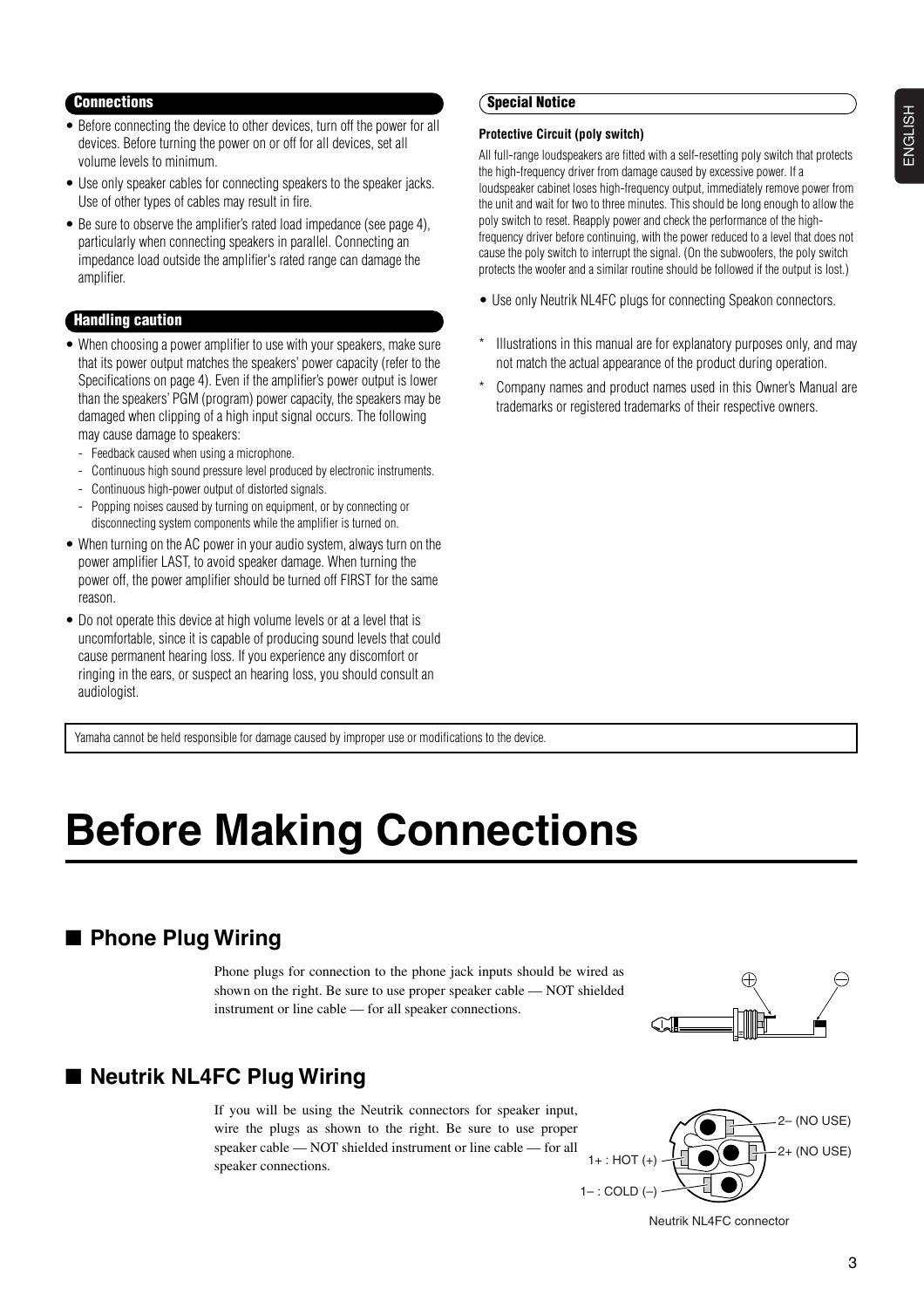# ■ Subwoofer Parallel-connection

The subwoofer A15W features four input/parallel connectors—two 1/4" phone jacks and two Neutrik NL4MP connectors. Use either a phone jack or a Neutrik connector to receive input from your sound system/power amplifier. One of the spare connectors can be used to parallel-connect an additional main speaker (keeping in mind the impedance considerations mentioned below).

# ■ **Impedance Considerations**

When connecting speakers in parallel be sure to check the rated load impedance of the power amplifier. Most power amplifiers are capable of safely driving speakers with minimum impedance of 8 ohms or 4 ohms. A pair of parallelconnected 8-ohm speakers have a total impedance of 4 ohms. Two 8-ohm speakers can safely be paralleled on one output. 4-ohm speakers, however, should not be parallel-connected with other speakers. These models can be connected in parallel, however, if you are using a power amplifier that can safely drive load impedances of 2 ohms or lower. Check your speaker impedance in the table below.

# **Specifications**

| Model                     |            | A <sub>10</sub>                                                                                          | A <sub>12</sub>                           | A <sub>15</sub>                           | A12M                                      | A15W                                                                      |
|---------------------------|------------|----------------------------------------------------------------------------------------------------------|-------------------------------------------|-------------------------------------------|-------------------------------------------|---------------------------------------------------------------------------|
| <b>Type</b>               |            | 2 way Bass reflex                                                                                        |                                           |                                           |                                           | Bass reflex                                                               |
| Speaker Unit              | LF         | 10" cone                                                                                                 | 12" cone                                  | 15" cone                                  | 12" cone                                  | 15" cone                                                                  |
|                           | <b>HF</b>  | 1" VC, Horn-TW                                                                                           |                                           |                                           |                                           |                                                                           |
| <b>Frequency Response</b> |            | 65 Hz-20 kHz                                                                                             |                                           | 60 Hz-20 kHz                              | 65 Hz-20 kHz                              | 50 Hz-200 Hz<br>with the internal low<br>pass filtering                   |
| <b>Power Capacity</b>     | NOISE*     | 125 W                                                                                                    | 150W                                      | 200 W                                     | 150W                                      | 250 W                                                                     |
|                           | <b>PGM</b> | 250 W                                                                                                    | 300 W                                     | 400 W                                     | 300 W                                     | 500 W                                                                     |
|                           | <b>MAX</b> | 500 W                                                                                                    | 600 W                                     | 800 W                                     | 600 W                                     | 1000W                                                                     |
| Nominal Impedance         |            | 8Ω                                                                                                       |                                           |                                           |                                           |                                                                           |
| Sensitivity               |            | 96 dB SPL (1 W, 1 m) 97 dB SPL (1 W, 1 m) 98 dB SPL (1 W, 1 m) 97 dB SPL (1 W, 1 m) 97 dB SPL (1 W, 1 m) |                                           |                                           |                                           |                                                                           |
| Input Connectors          |            | 1/4" phone jack $\times$ 1, Neutrik SPEAKON NL4MP $\times$ 1                                             |                                           |                                           |                                           | 1/4" phone jack $\times$ 2,<br><b>Neutrik SPEAKON</b><br>$NL4MP \times 2$ |
| Socket Mount Diameter     |            | 35 mm (1 - 3/8")                                                                                         |                                           |                                           |                                           |                                                                           |
| Dimensions (WxHxD)        |            | 385 mm $\times$ 542 mm $\times$<br>307 mm                                                                | 405 mm $\times$ 582 mm $\times$<br>323 mm | 470 mm $\times$ 672 mm $\times$<br>375 mm | 582 mm $\times$ 405 mm $\times$<br>323 mm | 485 mm $\times$ 622 mm $\times$<br>485 mm                                 |
| Weight                    |            | 13.0 kg                                                                                                  | 15.5 kg                                   | 21.5 kg                                   | 15.5 kg                                   | 28.0 kg                                                                   |

\*: EIA RS-426

A10/A12/A15 A12M A15W



W

 $\overline{\circ}$ 

H





Unit: mm

Specifications and descriptions in this owner's manual are for information purposes only. Yamaha Corp. reserves the right to change or modify products or specifications at any time without prior notice. Since specifications, equipment or options may not be the same in every locale, please check with your Yamaha dealer.

D

120° 30°